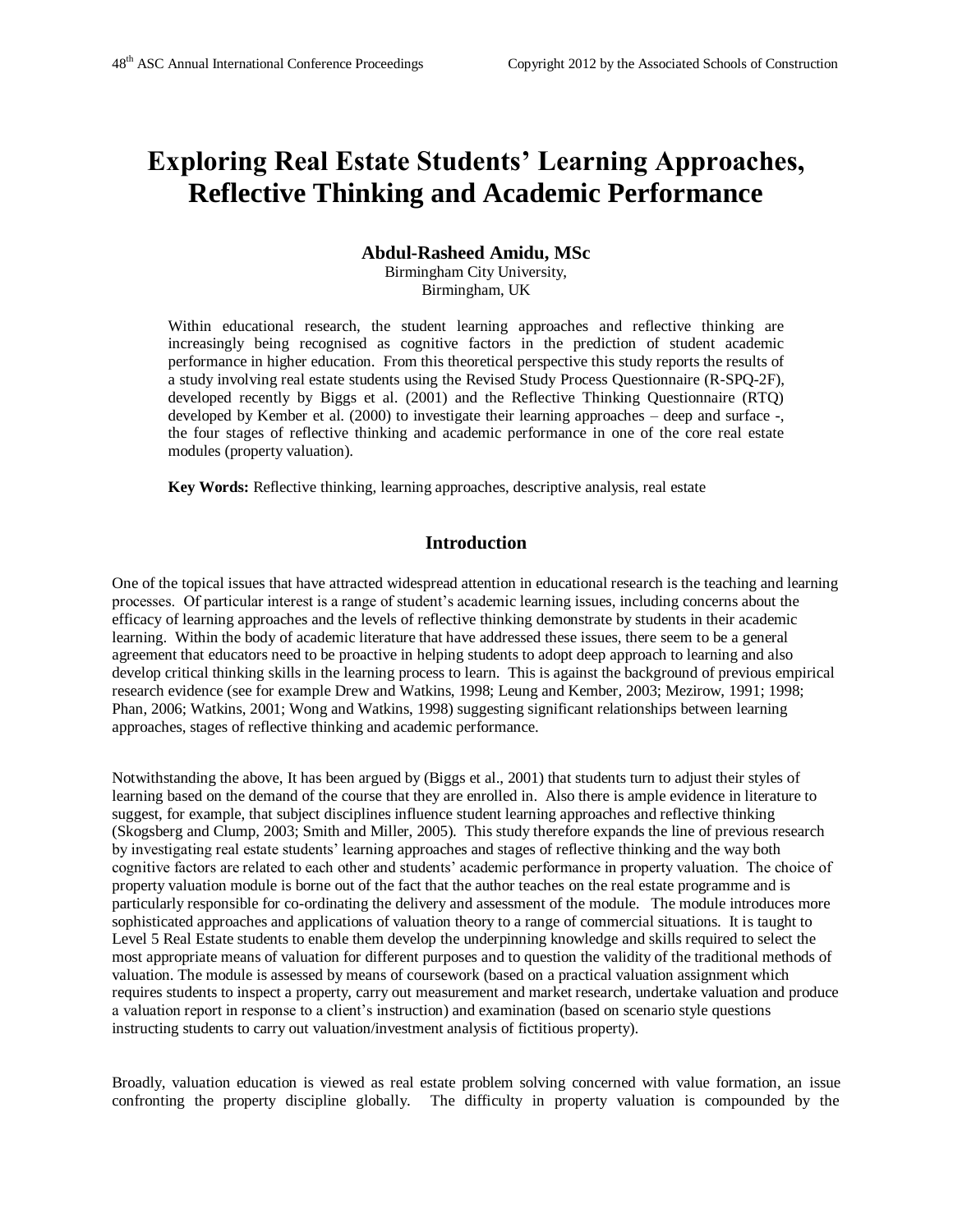heterogeneous nature of property and lack of transaction information in most market. Because of the nature of the problem, human judgment is particularly important to the property valuation assignment. Furthermore, valuation education has an implicit connection to issues of human decision-making behavior and decision making. However, it is not uncommon to find, for instance, valuation educators emphasising only the mathematical aspects of the subject in their teaching and assessments (Amidu, 2011). It would, therefore, be interesting to test the theoretical conclusions that students who adopt deeper and reflective approach to learning are more likely to achieve high academic performance within real estate subject domain. The specific research questions addressed in this study are:

- $\triangleright$  What learning strategy and level of reflective thinking do real estate students adopt in their academic learning
- $\triangleright$  What are the direct effects of real estate students' learning approaches and reflective thinking practice on academic performance in property valuation
- $\triangleright$  How does real estate students' learning approaches influence their reflective thinking practice in their academic learning

The structure of the paper is as follows: The next section will provide an overview of learning approach and reflective thinking practice. The third section will describe the research methods adopted in this study. Section four will provide a descriptive analysis of the findings of this survey. The paper will conclude with some tentative practical implication for real estate education.

#### **Student's Learning Approach and Reflective Thinking Practice**

An approach to learning, according to Ramsden (1987), can be defined as the manner in which a student organises a learning activity. In other words, it is the way of describing the response of student to a learning task and that may, of course, vary from time to time (Biggs, 1993; Rowe & Harris, 2000). The notion of student learning approaches is credited to the experimental work of Marton and Saljo (1976). In this pioneering research, students' approaches to reading academic articles were studied. Using confirmatory factor analysis, the research identified two major categories of approaches to learning: deep and surface. In the case of surface approach, the student engages in leaning the text itself with the intention of reproducing it without any further analysis. In contrast, students who adopt deep approach to learning direct their attention towards understanding the authors' meaning and linking it to their previous knowledge and personal experience (Murphy and Tyler, 2005). In summary, the discourse in deep approach is towards comprehension as opposed to reproduction conception of learning demonstrated in surface approach

Following this theoretical perspective, additional learning approach – strategic approach – have also been suggested by Entwistle and Richardson (1983) in their research work carried out at the University of Lancaster. The strategic approach is based on achieving motivation and involves strategies (such as systematic use of previous paper in revision, good organisation, effective note taking, awareness of marking scheme and criteria) that lead to high marks. It is important to emphasise that out of these three types of learning approaches, the deep approach is viewed as most desirable in higher education.

Reflective thinking, on the other hand, is defined as "active, persistent, and careful consideration of any belief or supposed form of knowledge in the light of the grounds that support it and the conclusion to which it tends" (Dewey, 1993, p9). According to Dewey, reflective thinking practice emphasises the consequences of ideas and suggests future physical action to confront and solve a variety of personal and professional obstacles (Norton, 1997 as cited in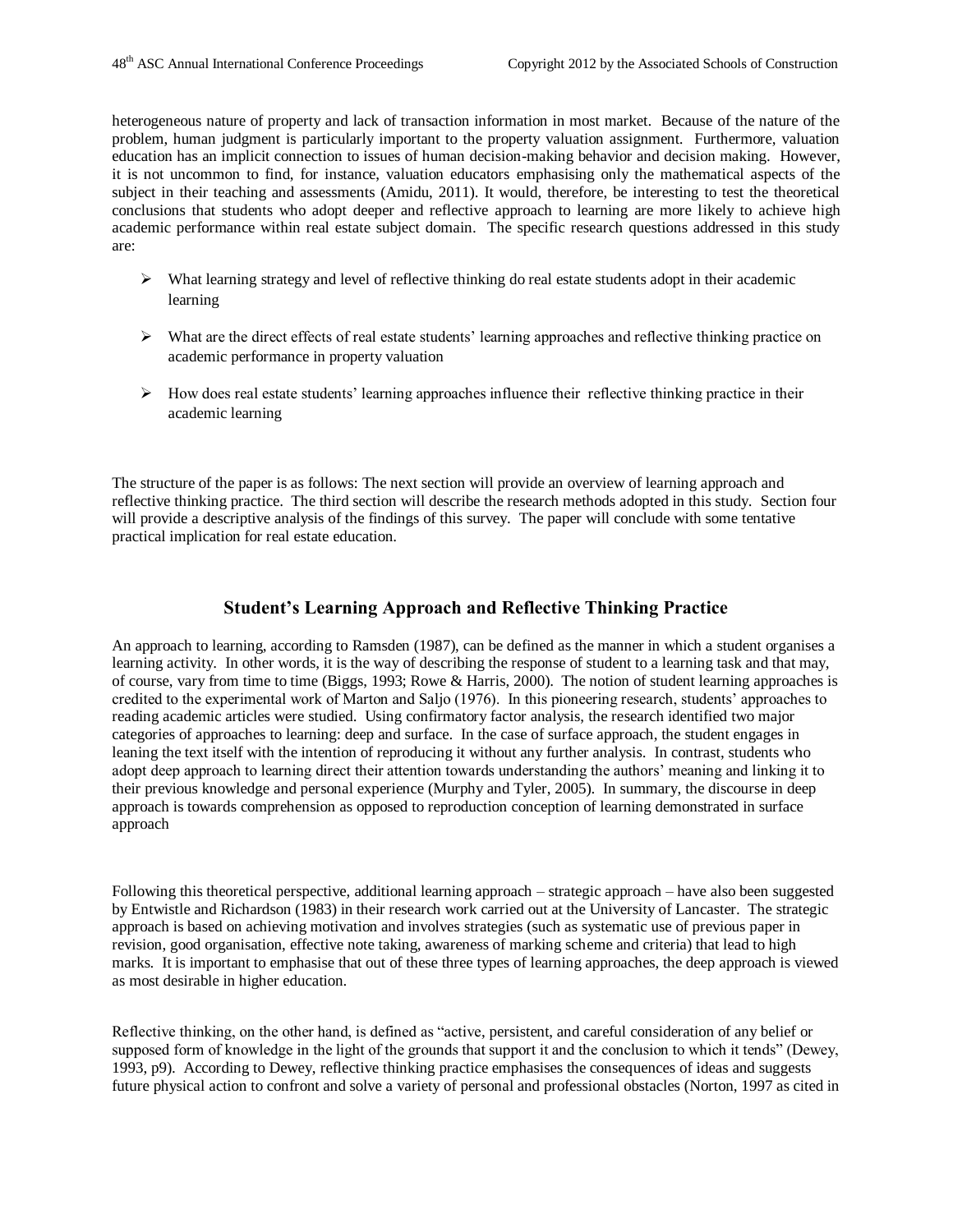Phan, 2006). Within the teaching and learning processes, the practice cultivates meaningful learning and helps students to develop specific skills and expertise in their subject domain.

Reflective thinking may be categorised into four construct in their order of importance (Kember et al., 2000). These comprise: habitual action, understanding, reflection and critical reflection. Habitual action is performing a given activity automatically with little consciousness or thought. Understanding is the application of prior knowledge without reflecting on the link to other personal and practical situations. Reflection involves the critique of any premises underlying the context of our problem solving. Finally, critical reflection is a higher level of reflection which involves validating beliefs in our prior learning. Within higher education, there is an increasing demand for students to reflect on their subject-based studies and personal development of skills required to enter professional and managerial life.

Drawing on these theoretical perspectives, a number of educational researches have explored the causal effects of students' learning approaches and reflective thinking practice on academic performance. With respect to the learning approach, evidence from research focusing on students in higher education (see for example Caro, 2005; Drew and Watkins, 1998; Watkins et al., 1991; Wong and Watkins, 1998; Phan, 2006) suggests that deep and strategic approaches to learning relate positively to academic performance while the surface approach relates negatively. On reflective thinking practice, the empirical evidence appears to be limited to the works of Phan (2007; 2008; 2009). The conclusion emerging from these studies is that habitual action and understanding are negatively correlated with academic performance whereas reflection and critical reflection appear to be positively related to academic performance.

#### **Research Methodology**

#### *Participants*

Participants in this survey were second and third year Real Estate Undergraduates at a UK based University. The students were given the choice whether they wish to participate or not. Those who choose to participate were further instructed to write down their student's number in order to collect performance marks in property valuation. As the author of this paper is also the valuation module tutors, participating students were assured of anonymity.

#### *Measurement Instruments*

Each participant was given a questionnaire that contains statements of study behaviour and reflective thinking practice. Study behaviour – student approaches to learning – was measured with the Revised Study Process Questionnaire (R-SPQ-2F) recently developed by Biggs et al. (2001) and used in several empirical studies (see for example Biggs et al. 2001; Fox et al., 2001; Leung and Kember, 2003; Phan, 2006). The R-SPQ-2F consists of 20 items description (Appendix A) of two learning approaches – deep and surface. Each approach has two subscales, motive and strategy, comprising 5 items on a  $5$  – point Likert scale rating ranging from 1 (always true of me) to 5 (only rarely true of me). Reflective thinking practice was measure by RTQ developed by Kember et al (2001). The RTQ consists of 16 items description (Appendix B) of the four types of reflection thinking described in Kember et al (2001). Participating students were instructed to rate each item on a five-point scale ranging from (1) definitely agree to (5) definitely disagree. Academic performance in property valuation was measured by students' overall mark at the end of semester 1 year 2. The mark consists of 50% coursework (valuation project) and 50% final examination.

#### *Data Analysis*

Previous studies investigating both cognitive factors (students learning approaches and reflective thinking) have generally employed descriptive and structural equation modelling methods of analysis. The SEM, according to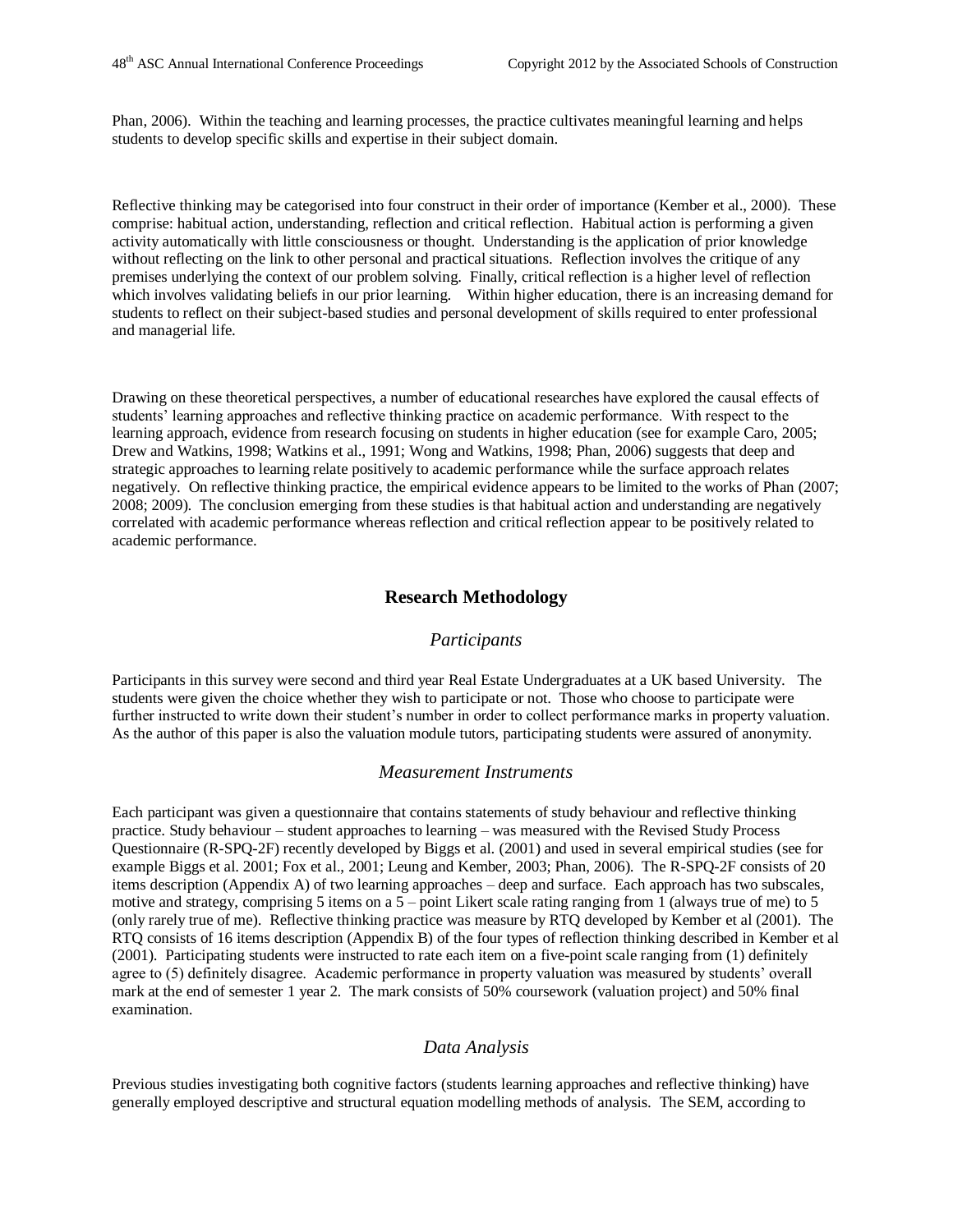Bollen (1989); Byrne (1998) and Kline (2005) is a more powerful statistical tool capable of exploring both direct and indirect causal relationships between latent variables and also takes into account both structural and measurement errors. However, due to small sample size (40), only descriptive analysis was employed in testing the research questions postulated for this study.

#### **Summary of Findings and Conclusions**

The evaluation of the questionnaire involves two levels of analysis, the internal reliability of for the R-SPQ-2F and RTQ and the relationships between the variables under investigation. The internal reliability was assessed using Cronbach's alpha. Trait et al (1988) proposed that an alpha of 0.50 is acceptable for a measure producing scores that demonstrate satisfactory internal consistency reliability. Details of Cronbach's alpha alongside the means and standard deviations are presented in Table 1. The alpha values ranged from 0.52 to 0.76 for the subscales of RTQ and 0.55 to 0.81 for the subscales of R-SPQ-2F. These values seem to be acceptable when compared with the benchmark proposed by Trait et al. (1998) and the previous findings of Biggs et al. (2001) and Kember et al (2000).

#### Table 1

#### *Mean, standard deviation and Cronbach alpha for scales and subscales of the RTQ and R-SPQ-2F*

|            |                     | Mean  | <b>SD</b> | <b>Alpha</b> | Kember et al<br>(2000) | Biggs et al<br>(20001) |
|------------|---------------------|-------|-----------|--------------|------------------------|------------------------|
| <b>RTQ</b> |                     |       |           |              |                        |                        |
|            | Habitual action     | 11.58 | 3.27      | 0.52         | 0.62                   |                        |
|            | Understanding       | 16.20 | 3.42      | 0.76         | 0.76                   |                        |
|            | Reflection          | 15.00 | 2.80      | 0.63         | 0.63                   |                        |
|            | Critical reflection | 13.33 | 3.55      | 0.66         | 0.68                   |                        |
| <b>SPQ</b> |                     |       |           |              |                        |                        |
|            | Deep approach       | 30.55 | 5.81      | 0.75         |                        | 0.73                   |
|            | Deep motive         | 15.18 | 3.30      | 0.55         |                        | 0.62                   |
|            | Deep strategy       | 16.13 | 3.19      | 0.63         |                        | 0.63                   |
|            | Surface approach    | 24.75 | 6.81      | 0.81         |                        | 0.64                   |
|            | Surface motive      | 10.88 | 3.84      | 0.73         |                        | 0.72                   |
|            | Surface strategy    | 13.88 | 3.80      | 0.70         |                        | 0.57                   |
|            |                     |       |           |              |                        |                        |

A cross correlation analysis was undertaken between the scales of learning approach and reflective thinking practice, their subscales and students overall grade in property valuation to search for any relationship. The correlational matrix data are as reported in Table 2.

As evidenced in Table 2, surface approach subscale correlation is significant and moderately negatively related with the overall property valuation module mark. This is expected and, indeed, corroborates the findings of previous research such as those of Caro (2005), Drew and Watkins (1998), Watkins et al. (1991), Wong and Watkins (1998)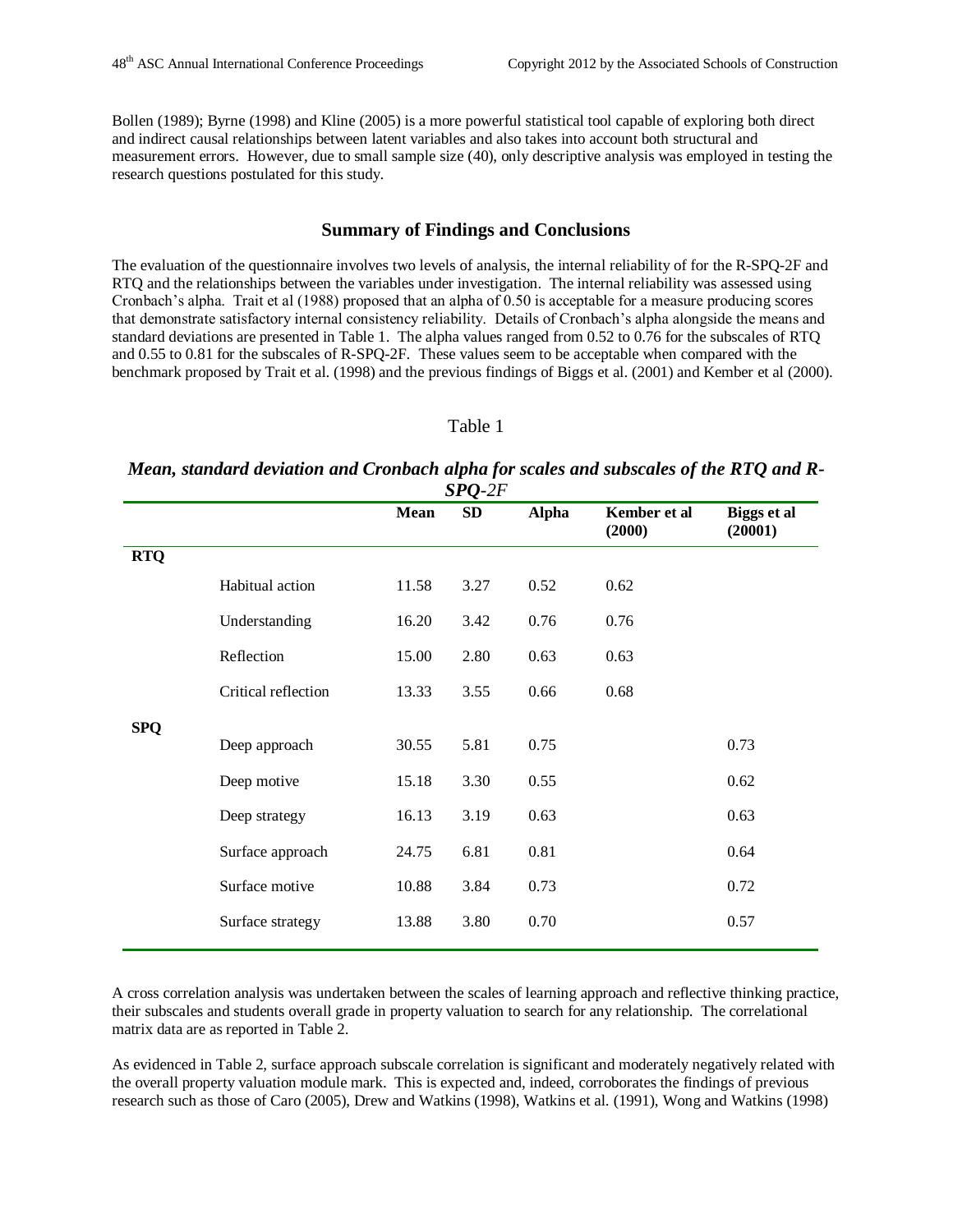and Phan (2006). Consistent with the studies of Phan (2007; 2008; 2009), a significant negative association was also observed between habitual action subscale and academic performance in property valuation. Surprisingly and contrary to what was found in the work of Phan (2007; 2008; 2009) a negative association was observed between reflection, critical reflection and academic performance, although this is statistically insignificant. The results in Table 2 also indicate that deep approach to learning correlation coefficient was significant and averagely positively related with reflection and critical reflection while surface approach appears to be significantly negatively correlated with understanding, reflection and critical reflection subscales. Again, these findings appear consistent with prior research and the general notion that students who are reflective turn to adopt a deeper approach to learning.

#### Table 2

|             | HA        | U          | $\mathbf R$ | ${\sf CR}$  | DA         | <b>SA</b>   | Per   |
|-------------|-----------|------------|-------------|-------------|------------|-------------|-------|
| HA          | 1.000     |            |             |             |            |             |       |
| $\mathbf U$ | $-0.148$  | 1.000      |             |             |            |             |       |
| $\mathbf R$ | 0.148     | $0.626**$  | 1.000       |             |            |             |       |
| CR          | 0.166     | $0.260***$ | $0.502**$   | 1.000       |            |             |       |
| DA          | $-0.071$  | 0.171      | $0.545**$   | $0.406**$   | 1.000      |             |       |
| <b>SA</b>   | 0.062     | $-0.515**$ | $-0.624**$  | $-0.256***$ | $-0.419**$ | 1.000       |       |
| Per         | $-0.387*$ | 0.037      | $-0.024$    | $-0.090$    | 0.013      | $-0.271***$ | 1.000 |

## *Correlational matrix between variables*

Note: HA = habitual action, U = understanding, R = reflection, CR = critical reflection, DA = deep approach, SA = surface approach, Per. = academic performance. Note: \* p  $\langle 0.05 \text{ level}, * \text{#} \rangle$   $\langle 0.01 \text{ level}, * \text{#} \rangle$   $\langle 0.1 \text{ level}$ 

The negative correlation between surface approach and overall valuation module mark is expected and appears to have confirmed research findings that students who are surface learners tend to have lower academic performance. The same conclusion can be adduced for habitual action on reflective thinking practice subscale; although students who adopt reflective approach are not necessarily rewarded in terms of marks according to the findings of this study. It is possible that this arises from the disciplinary context of real estate in which this study was conducted. In conducting property valuation, there are many technical procedures and, as students become more confident, they may well carry out these as a matter of routine habit. This, perhaps, might have influenced the students' responses to the reflection scale. It may also be concluded that even though the RTQ operates as expected in terms of internal consistency, its use in real estate discipline is questionable. Finally, it is possible that some "noise" factors are at play and have not been taken into consideration in this study. This may include, for example, the assessment criteria, which may not be focused on the development of reflective capacity of students.

To conclude, the findings of this research turn to suggest that, to a great extent, both R-SPQ-2F and RTQ operate as expected in terms of internal consistency and reliability. This is encouraging. However, the fact that this study is based on a relatively small sample (40) as compared to previous studies conducted in this line of research means that the conclusions above should be read with caution. In future, the researcher intends to expand the number of participants in the survey to other students in the built environment to meet the requirement of a more sophisticated statistical analysis such as linear structural equation.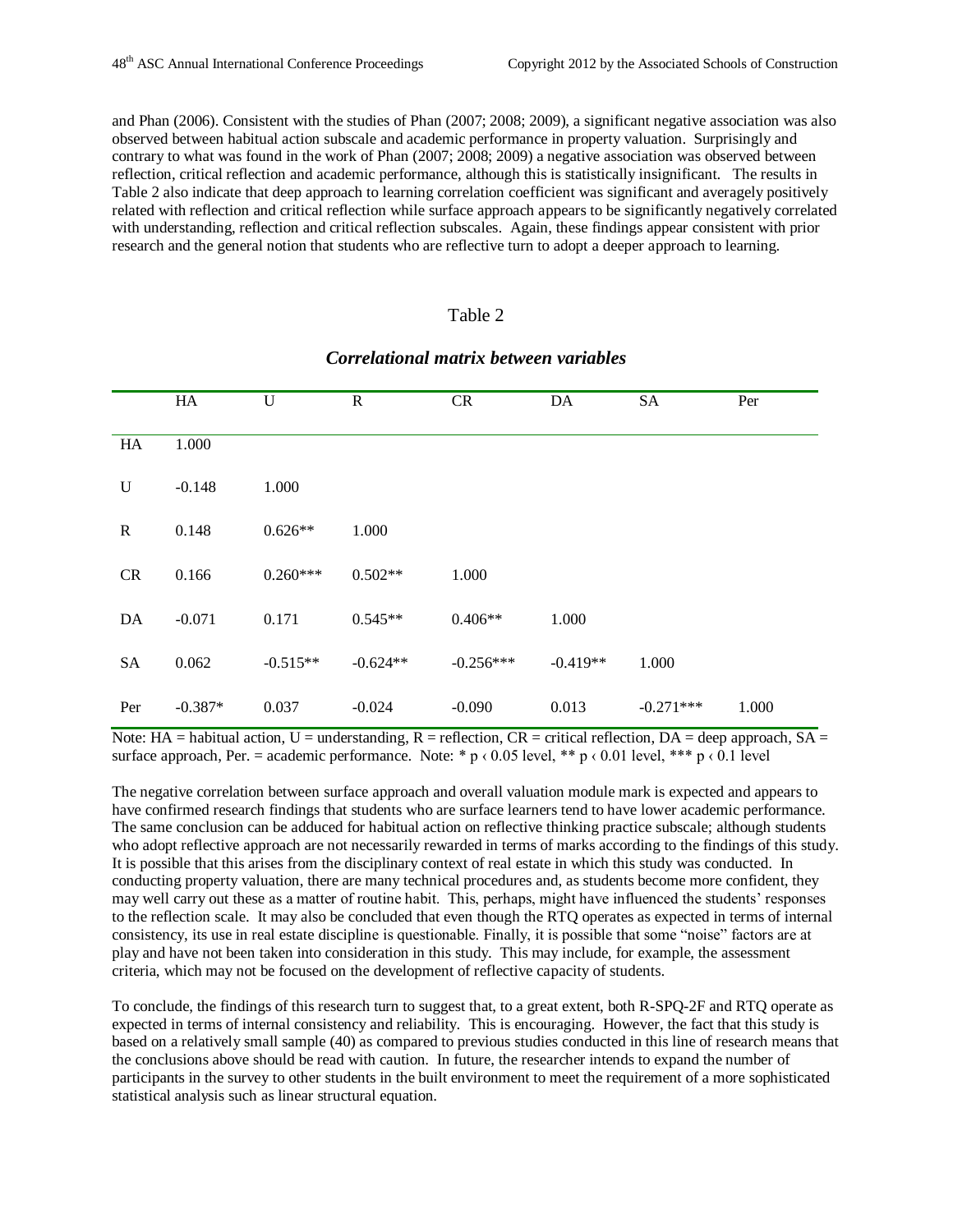#### **References**

Amidu, A. (2011); Research in Valuation Decision Making Processes: Educational Insights and Perspectives", *Journal of Real Estate Practice and Education*, 14 (1), 19-33

Biggs, J. (1993); What do Inventories of Students' Learning Processes Really Measure? A Theoretical Review and Clarification, *British Journal of Educational Psychology*, 63, 3-19

Biggs, J., Kember, D. & Leung, D.Y.P. (2001); The Revised Two-Factor Study Process Questionnaire: R-SPQ-2F, *British Journal of Educational Psychology*, 63 (3), 133-149

Cano, F. (2005); Epistemological Beliefs and Approaches to Learning: Their Change Through Secondary School and their Influence on Academic Performance, *British Journal of Educational Psychology*

Dewey, J. (1993); How Do We Think: A Restatement of the Relation of Reflective Thinking to the Educative Process, Boston: D.C. Health

Drew, P. & Watkins, D. (1998); Affective Variables, Learning Approaches and Academic Achievement; A Causal Modelling Investigation with Honk Kong Tertiary Students, *British Journal of Educational Psychology*, 68, 173-188

Kember, D., Leung, D., Jones, A., Loke, A.Y., McKay, J., Sinclair, K., Tse, H., Webb, C., Wong, F.K.Y., Wong, M. & Yeung, E. (2000); Development of a Questionnaire to Measure the Level of Reflective Thinking, *Assessment and Evaluation in Higher Education*, 25, 381-389

Leung, D.Y.P. & Kember, D. (2003); The Relationship between Approaches to Learning and Reflection upon Practice, *Educational Psychology*, 23 (1), 61-71

Marton, F. & Saljo, R. (1976); On Qualitative Differences in the Learning II, Outcome as a Function of the Learner's Conception of the Task, *British Journal of Educational Psychology*, 46, 115-127

Mezirow, J. (1991); Transformative Dimensions of Adult Learning, San Francisco, CA: Jossey-Bass

Mezirow, J. (1998); On Critical Reflection, *Adult Education Quarterly*, 48, 185-198.

Murphy, S.M. & Taylor, S. (2005); The Relationship between Learning Approaches to Part-Time Study of Management Courses and Transfer of Learning to the Workplace, *Educational Psychology*, 25 (6), 455-469

Phan, H.P. (2006); Examination of Student Learning Approaches, Reflective Thinking, and Epistemological Beliefs: A Latent Variables Approach, *Journal of Research in Educational Psychology*, 10 (4 (3)), 577-610

Phan, H.P. (2007); Examination of Student Learning Approaches, Reflective Thinking, and Self-Efficacy Belief at the University of the South Pacific: A Path Analysis, *Educational Psychology*, 27 (6), 789-806

Phan, H.P. (2009); Exploring Students' Reflective Thinking Practice, Deep Processing Strategies, Effort and Achievement Goal Orientation, *Educational Psychology*, 29 (3), 297-313

Ramsden, P. (1987); Improving Teaching and Learning in Higher Education: The Case for a Relational Perspective, *Studies in Higher Education*, 14 (2), 157-158

Rowe, J.W.K. & Harris, B. (2000); A Theory Based Modification of the Engineering Tutorial, *European Journal of Engineering Education*, 25 (3), 235-242

Skogsberg, K. & Clump, M. (2003); Do Psychology and Biology Majors Differ in their Study Processes and Learning Styles? *College Student Journal*, 37 (1), 27-33

Smith, S.N. & Miller, R.J. (2005); Learning Approaches: Examination Type, Discipline of Study and Gender, *Educational Psychology*, 25 (1), 43-53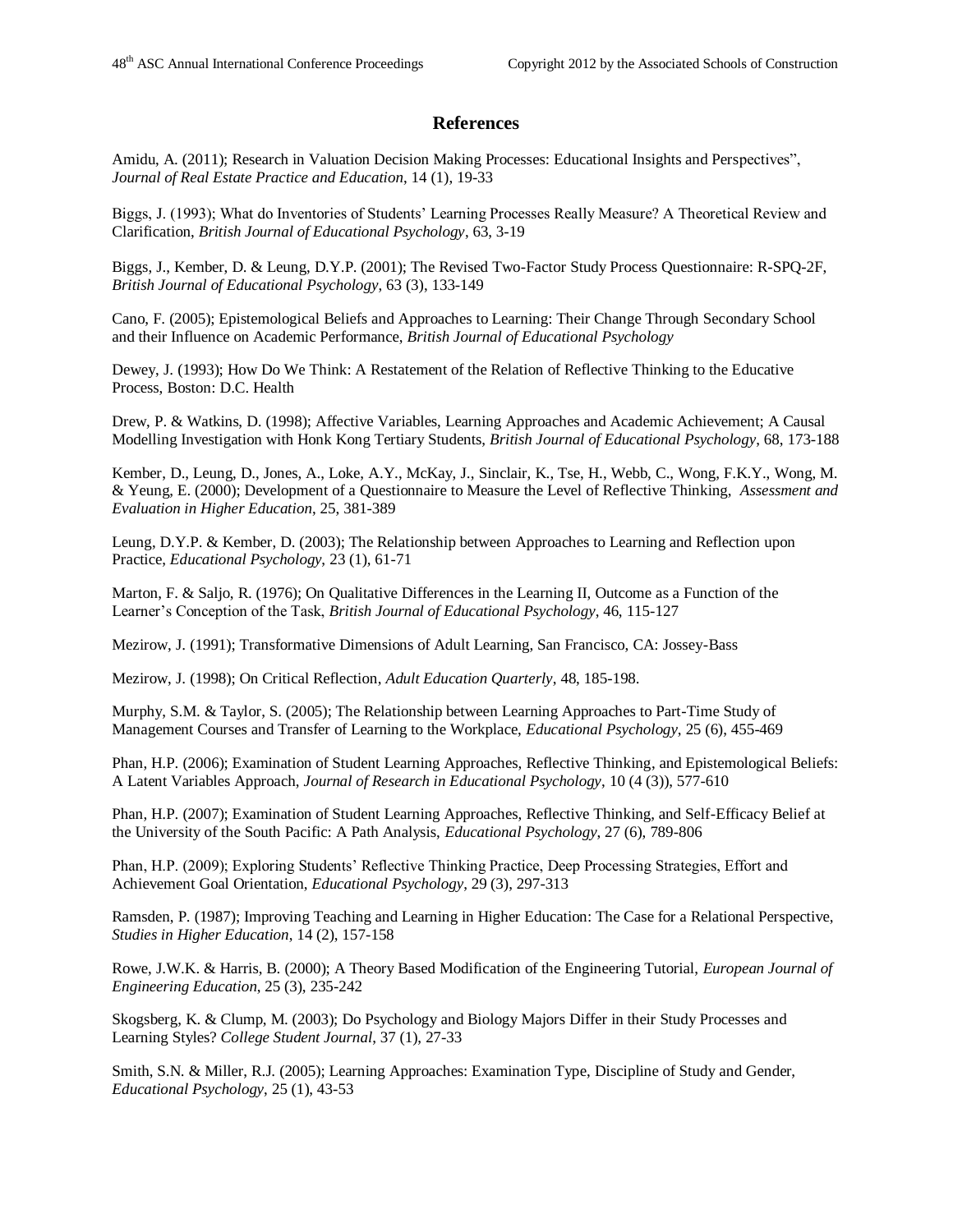Watkin, D. (2001); Correlates of Approaches to Learning: A Cross-Cultural Met – Analysis. In R. Stemberg & L.F. Zhang (Eds), *Perspectives on Thinking, Learning and Cognitive Styles*, (pp.165-195), Mahwah, NJ: Lawrence Erlbaum

Watkin, D., Regmi, M. & Astiila, E. (1991); The Asian Learner as a Rote Learner Stereotype: Myth or Reality, *Educational Psycholog*, 11, 21-34

Wong, N. & Watkins, D. (1998); A Longitudinal Study of Psychosocial Environment and Learning Approaches in the Hong Kong Classroom, *Journal of Educational Research*, 91, 247-254

# **Appendix**

#### **Appendix A**

#### Revised Study Process Questionnaire

Please fill in the appropriate circle alongside the statements about your attitude towards your studies. The letters alongside each statement stand for the following response.

A – this item is never or only rarely true of me

B – this item is sometimes true of me

- $C$  this item is true of me about half the time
- D this item is frequently true of me
- E this item is always or almost always true of me

Please choose the one most appropriate response to each statement. Do not spend a long time on each item; your first reaction is probably the best one. Please answer each item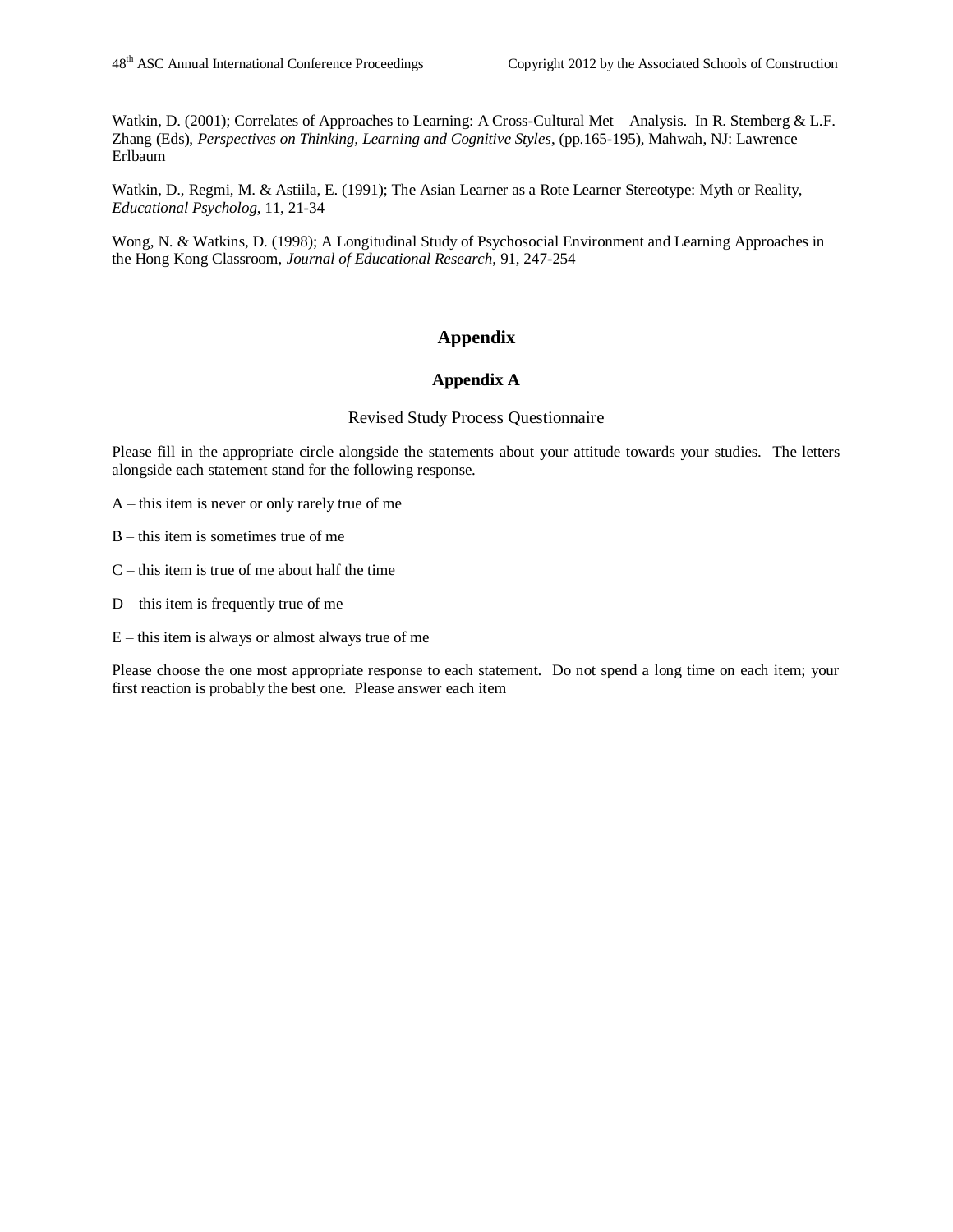| $\mathbf{1}$   | I find that at times studying gives me a feeling of deep personal satisfaction                                                                 |              |          | $\mathsf{C}$   | D | E         |
|----------------|------------------------------------------------------------------------------------------------------------------------------------------------|--------------|----------|----------------|---|-----------|
| $\overline{2}$ | I find that I have to do enough work on a topic so that I can form my own<br>conclusions before I am satisfied                                 | A            | B        | $\mathbf C$    | D | E         |
| 3              | My aim is to pass the course while doing as little work as possible                                                                            | A            | B        | $\mathsf{C}$   | D | E         |
| $\overline{4}$ | I only study seriously what's given out in class or in the course outlines                                                                     | A            | B        | $\mathbf C$    | D | E         |
| 5              | I feel that virtually any topic can be highly interesting once I get into it                                                                   | A            | B        | $\mathbf C$    | D | ${\bf E}$ |
| 6              | I find most new topics interesting and often spend extra time trying to obtain more<br>information about them                                  | A            | B        | $\mathcal{C}$  | D | E         |
| $\tau$         | I do not find my course very interesting so I keep my work to the minimum                                                                      | A            | B        | $\mathbf C$    | D | E         |
| 8              | I learn some things by rote, going over and over them until I know them by heart<br>even if I do not understand them                           | A            | B        | $\mathsf{C}$   | D | E         |
| 9              | I find that studying academic topics can at times be as exciting as a good novel or<br>movie                                                   | A            | B        | $\mathbf C$    | D | E         |
| 10             | I test myself on important topics until I understand them completely                                                                           | A            | B        | $\overline{C}$ | D | ${\bf E}$ |
| 11             | I find I can get by in most assessment by memorising key sections rather than<br>trying to understand them                                     | A            | B        | $\mathcal{C}$  | D | E         |
| 12             | I generally restrict my study to what is specifically set as I think it is unnecessary<br>to do anything extra                                 | A            | B        | $\mathcal{C}$  | D | E         |
| 13             | I work hard at my studies because I find the material interesting                                                                              | A            | B        | $\mathbf C$    | D | E         |
| 14             | I spend a lot of my free time finding out more about interesting topics which have<br>been discussed in different classes                      | $\mathbf{A}$ | B        | $\mathbf C$    | D | E         |
| 15             | I find it is not helpful to study topics in depth. It confuses and wastes time, when<br>all you need is a passing acquaintances with topics    | A            | B        | $\mathcal{C}$  | D | E         |
| 16             | I believe that lecturers shouldn't expect students to spend significant amounts of<br>time studying materials everyone knows won't be examined | A            | B        | $\mathcal{C}$  | D | E         |
| 17             | I come to most classes with questions in mind that I want answering                                                                            | A            | $\bf{B}$ | $\mathbf C$    | D | E         |
| 18             | I make a point of looking at most of the suggested readings that go with the<br>lectures                                                       | A            | B        | $\mathcal{C}$  | D | E         |
| 19             | I see no point in learning materials which is not likely to be in the examination                                                              | A            | B        | $\mathbf C$    | D | E         |
| 20             | I find the best way to pass examinations is to try to remember answers to likely<br>questions                                                  | A            | B        | $\mathsf{C}$   | D | E         |